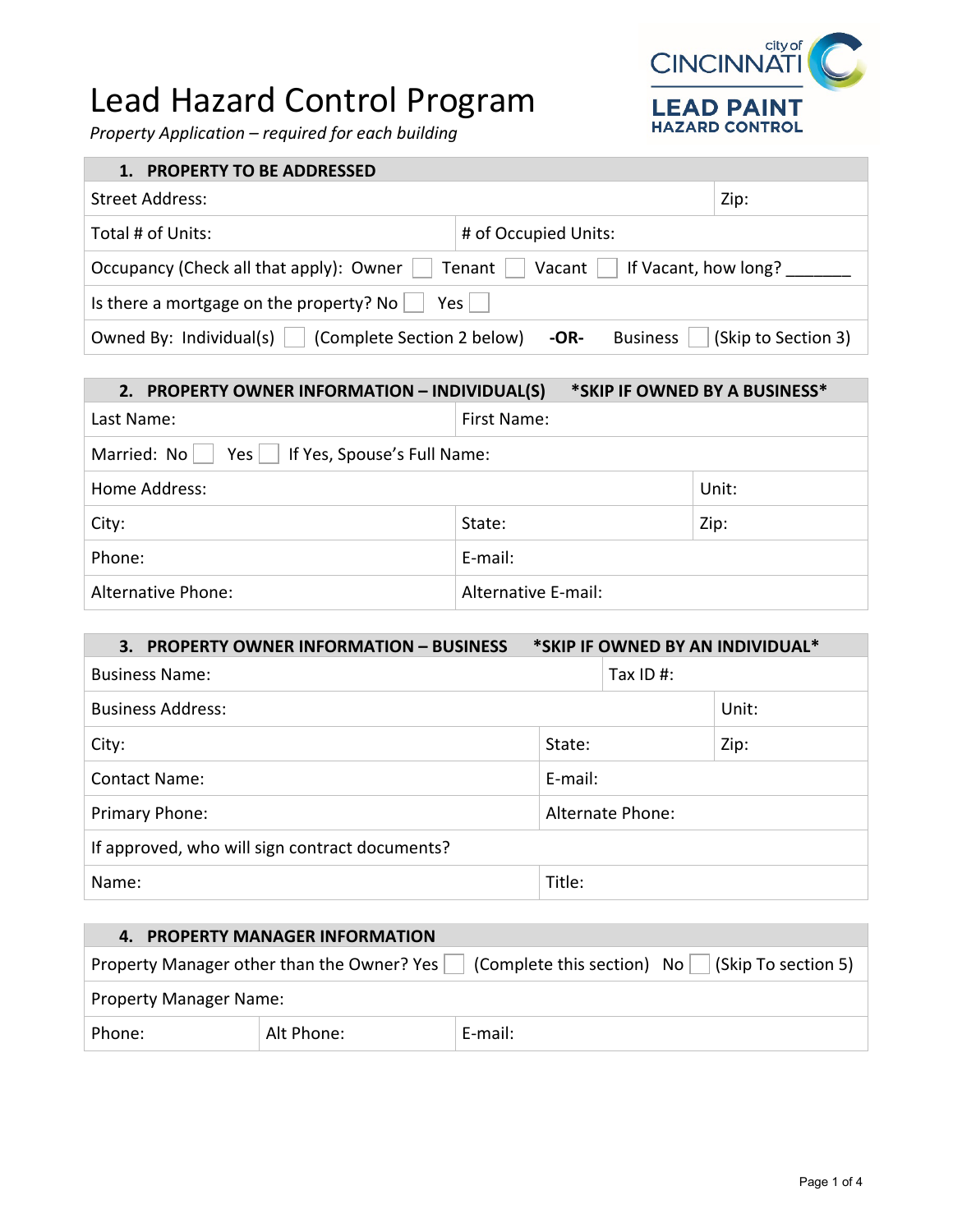|                                                                                                                                                                                             | 5. ITEMS REQUIRED TO BE SUBMITTED WITH APPLICATION - MUST CHECK EACH BOX OR<br><b>MARK N/A (NOT APPLICABLE)</b>                                        |  |
|---------------------------------------------------------------------------------------------------------------------------------------------------------------------------------------------|--------------------------------------------------------------------------------------------------------------------------------------------------------|--|
|                                                                                                                                                                                             | All applications must be fully completed, signed, and submitted with the following to be processed:                                                    |  |
|                                                                                                                                                                                             | Recorded Property Deed w/ Legal Description - current                                                                                                  |  |
|                                                                                                                                                                                             | Current Property Insurance Declarations page (Must have flood insurance if in a flood plain)                                                           |  |
|                                                                                                                                                                                             | Copy of a photograph identification of the Head of Household or Property Owner                                                                         |  |
|                                                                                                                                                                                             | IF the building is owned by a BUSINESS, the following is required:                                                                                     |  |
|                                                                                                                                                                                             | Corporate Resolution or official Articles of Incorporation identifying person eligible to execute<br>contract documents. *Form available upon request* |  |
| IF the building owner lives out of state and cannot appear in person, the owner MUST appoint a local<br>representative to attend project meetings. In this case, the following is required: |                                                                                                                                                        |  |
|                                                                                                                                                                                             | Notarized statement providing the local individual with authority to sign and approve the<br>project on behalf of the owner                            |  |
|                                                                                                                                                                                             | IF the property is OCCUPIED, the following is required for each occupied unit:                                                                         |  |
|                                                                                                                                                                                             | Occupant Application – completed and signed by occupant with supporting documentation.                                                                 |  |
|                                                                                                                                                                                             | Tenant Relocation Information - completed and signed by each rental Tenant                                                                             |  |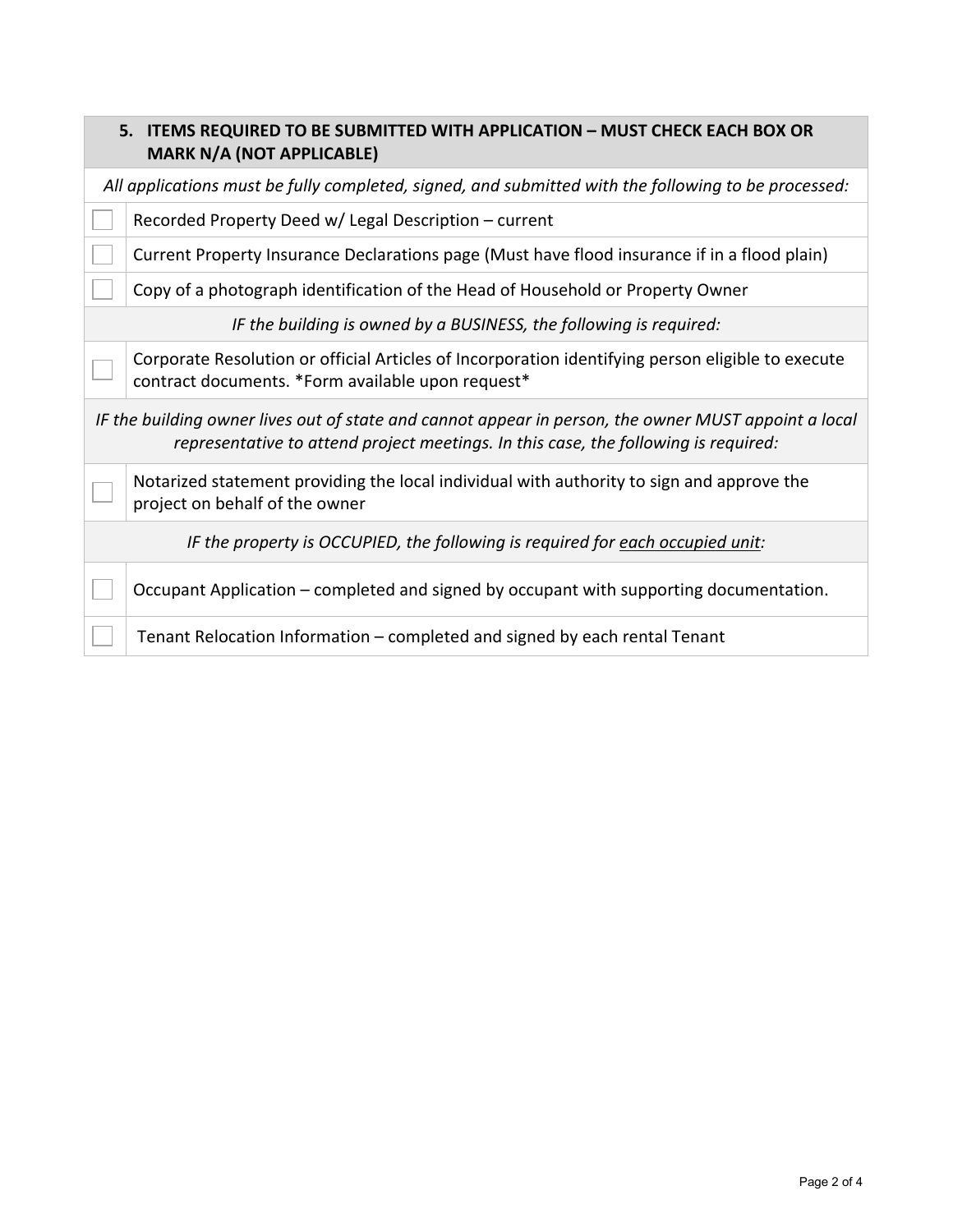| 6. GRANT REQUIREMENTS - MUST CHECK EACH BOX OR MARK N/A AS APPROPRIATE TO<br>DEMONSTRATE ALL CONDITIONS ARE ACKNOWLEDGED |                                                                                                                                                                                                                             |  |
|--------------------------------------------------------------------------------------------------------------------------|-----------------------------------------------------------------------------------------------------------------------------------------------------------------------------------------------------------------------------|--|
|                                                                                                                          | For approved projects, Owner must sign a detailed contract with the City of Cincinnati.<br>Important requirements include:                                                                                                  |  |
|                                                                                                                          | The property must be located within the City of Cincinnati and built prior to 1978 and have<br>identified lead-based paint hazards. Access must be provided to all areas of the structure.                                  |  |
|                                                                                                                          | Owner is responsible for costs above grant funding target of approximately \$10,000 per unit for<br>rental properties and \$24,999 for owner occupied properties.                                                           |  |
|                                                                                                                          | Owner must provide relocation expenses for rental units, of \$125/day for a family of four, pro-<br>rated for larger families. Tenants must have no out-of-pocket costs while temporarily relocated.                        |  |
|                                                                                                                          | All units are subject to being completely vacate during the lead hazard control work. Staying in<br>the unit during the lead hazard control work may only occur with City pre-approval and will<br>depend on scope of work. |  |
|                                                                                                                          | Owner must provide water and utilities in each unit and common area, including exterior work,<br>for the duration of the project.                                                                                           |  |
|                                                                                                                          | All occupied units must document that a child under the age of 6 years-old resides at the<br>property as their primary residence or visits the property at least 6 hours a week.                                            |  |
|                                                                                                                          | Rental properties receiving lead hazard control work must make the units available to low-<br>income families with children under the age of six years for a period of three years after<br>completion of the work.         |  |
|                                                                                                                          | Property must be properly monitored and maintained in a lead-safe and healthy manner for a<br>period of three years after completion of the work.                                                                           |  |
|                                                                                                                          | Vacant rental units receiving lead hazard control work will be included on a public lead-safe<br>housing registry list, maintained on-line.                                                                                 |  |
|                                                                                                                          | Taxes must be current, or a payment plan must be in place. The property will not be accepted<br>into the grant program if in foreclosure.                                                                                   |  |
|                                                                                                                          | The property must be in decent, safe, and sanitary conditions as well as structurally sound with<br>no major deficiencies in order to be considered for the grant program.                                                  |  |
|                                                                                                                          | The City may require repairs that are to be completed prior to the acceptance into the grant<br>program.                                                                                                                    |  |
|                                                                                                                          | The property owner will be required to execute a property owner agreement with the City of<br>Cincinnati memorializing the requirements of the HUD lead grant program.                                                      |  |